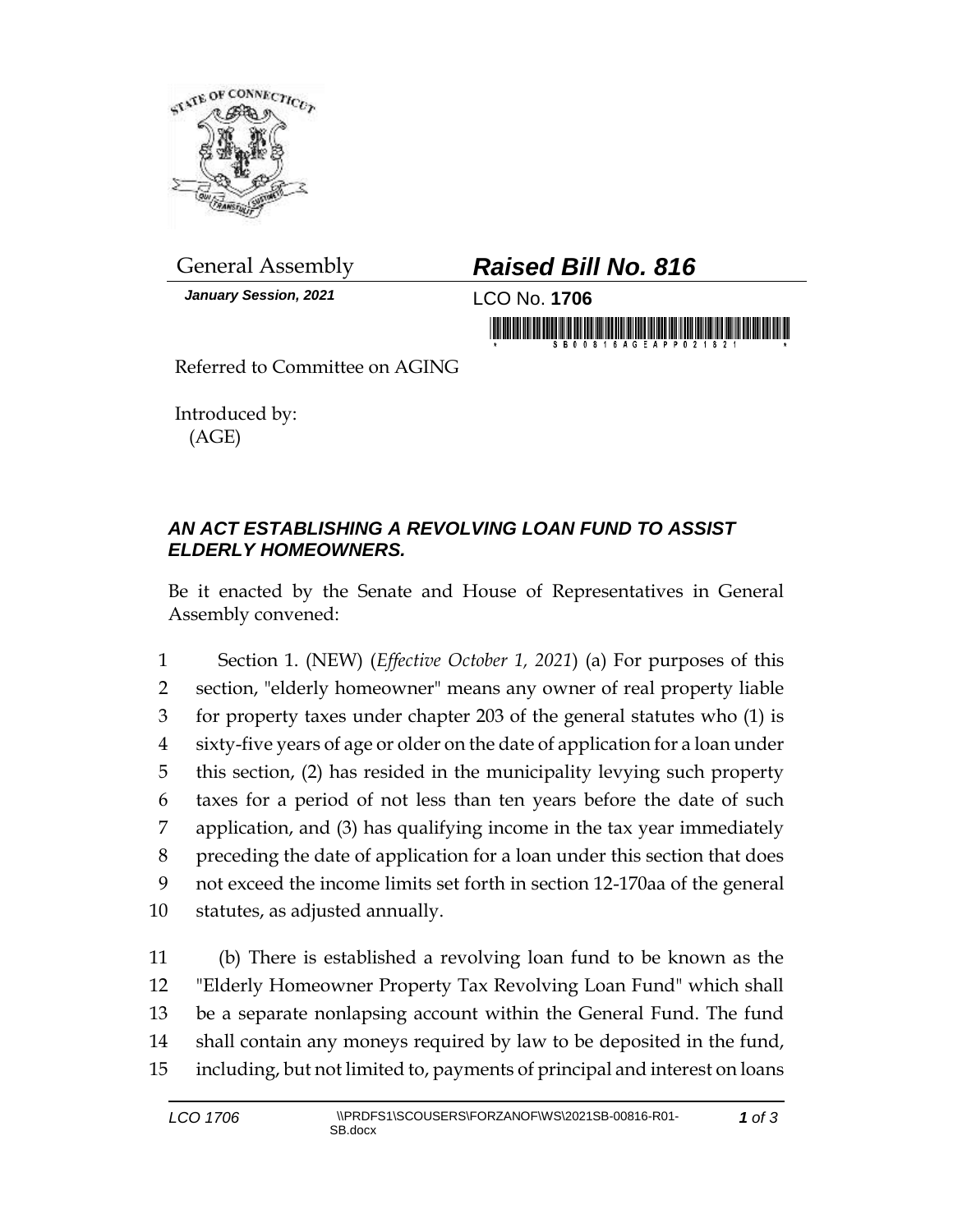made from the fund. The fund shall be administered by the Secretary of the Office of Policy and Management and shall be used to (1) make loans at the prevailing rate of interest pursuant to subsection (c) of this section, and (2) pay reasonable and necessary expenses incurred by the secretary in administering loans under this section. Investment earnings credited to the fund shall become part of the assets of the fund. Any balance remaining in the fund at the end of any fiscal year shall be carried forward in the fund for the fiscal year next succeeding. Payments of principal or interest on a loan made pursuant to this section shall be paid to the State Treasurer for deposit in the fund.

 (c) (1) Notwithstanding section 12-172 of the general statutes, the state, acting through and in the discretion of the Secretary of the Office of Policy and Management and within available appropriations, may provide loans to elderly homeowners who apply, on a form prescribed by the secretary, provided (A) the elderly homeowner has failed to pay taxes levied against the elderly homeowner's property under chapter 203 of the general statutes for not less than the two assessment years preceding the date of application for a loan under this section, (B) the real property subject to tax is not otherwise encumbered, and (C) the principal amount of such loan does not exceed the amount of taxes levied against the real property. The secretary may impose asset limits as a condition of eligibility for loans provided pursuant to this section.

 (2) If the state provides a loan under this section, the Secretary of the Office of Policy and Management shall have a lien on the real property subject to taxes in the amount of such loan, plus interest at the prevailing rate of interest. Such lien shall have priority over all other liens on such real property except a municipal property tax lien.

 (3) Any financial assistance provided under this section shall not disqualify the elderly homeowner from receiving benefits for which such elderly homeowner is eligible under the provisions of section 12- 129b, 12-129c, 12-129n or 12-170aa of the general statutes.

(d) The Secretary of the Office of Policy and Management may adopt